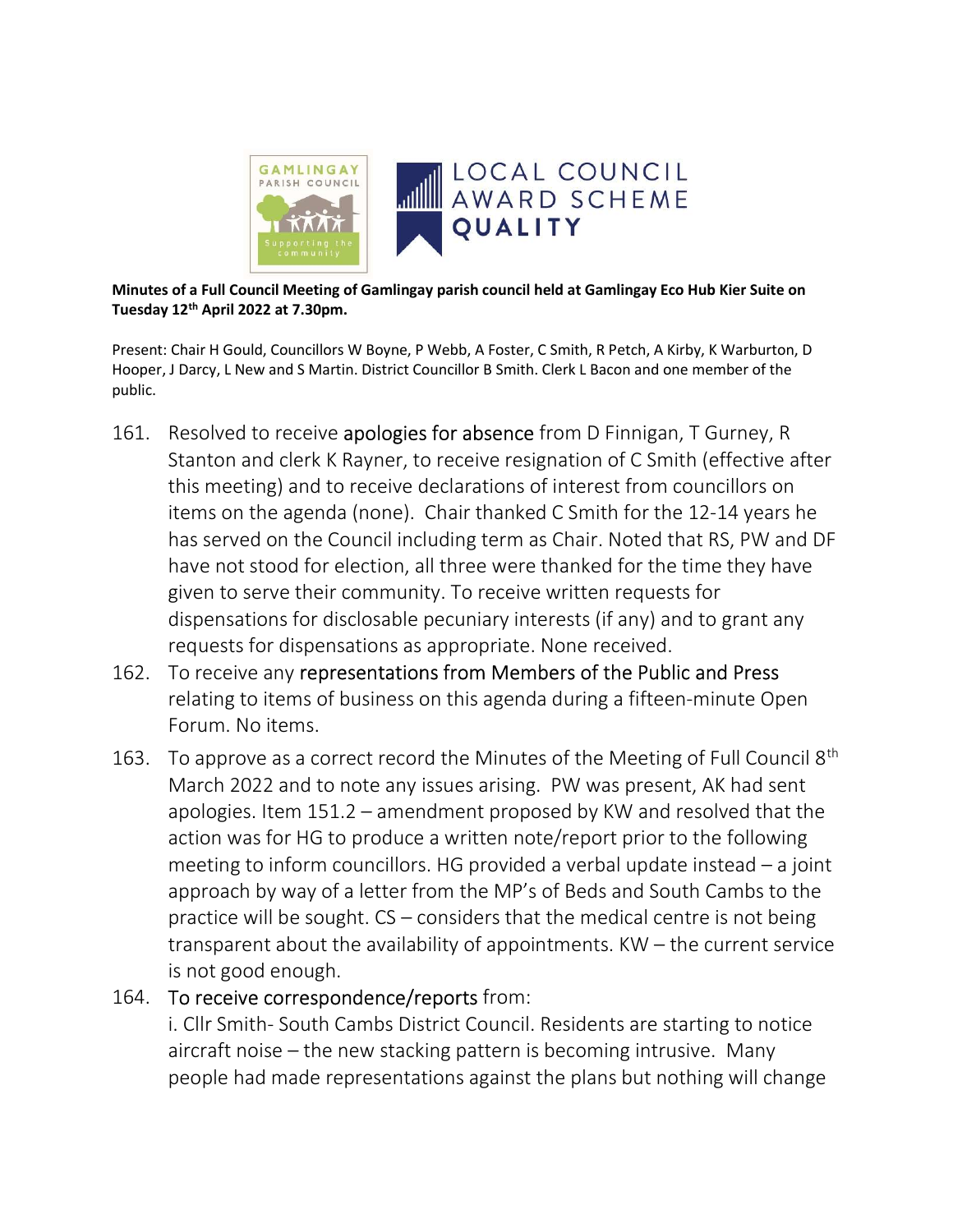now. KW – stacking patterns have not started yet, will be even more impact once it does. BS happy to support PC's grant application for Jubilee commemorative mugs. Decision will be on the 29.4.2022. District Council has had many enquiries to the hardship fund – families are particularly struggling with fuel prices. County family support provides fuel vouchers. Footpath 10 – BS understands a temporary route will be open soon. In the public domain is the news that SCDC is providing 34 new affordable homes in Gamlingay for people with a local connection, she can't give more details due to it being in the pre election period. PW asked if there was any news on the First School Site. BS – a lot going on behind the scenes, driven by SK. Still conversations about identifying an educational use for the site. Still work in progress.PW – it should be prioritized, it has been empty for 5 years. BS – SEND educational use is an idea to retain it, a shortage of pre school places. Montessori nursery is up for sale, she understands that GVP is looking at the provision of pre school places.

ii. Cllr Kindersley – Cambridgeshire County Council. Apologies given. iii. Neighbourhood Watch Scheme – WB is registered coordinator of the scheme. KW – disappointing that residents don't seem to introduce themselves to each other anymore. He has found this recently in Chapelfield – a localized Facebook group is dormant. Community Safety Group – no update, Police – no update, Speedwatch update – recent exercise did not register any speeding vehicles on Church End. KW – perception is that vehicles are travelling very fast, visibility is a problem for pedestrians crossing the road. RP – considers that speeding is an issue at Church End and it is fortunate that no accidents have resulted.

165. To receive reports on other Parish Council matters:

# 165.1 Community Buildings and recreation spaces

- i. Eco Hub a. Long Term Maintenance fund -review update -meeting. Noted PCLC meeting is on the  $25<sup>th</sup>$  April when an update will be given. b. Noted completion of gateway feature (Lottery Heritage Fund). There has been much interest in the new feature.
- ii. Cemeteries and churchyards a. Common Beech- removal September. Noted.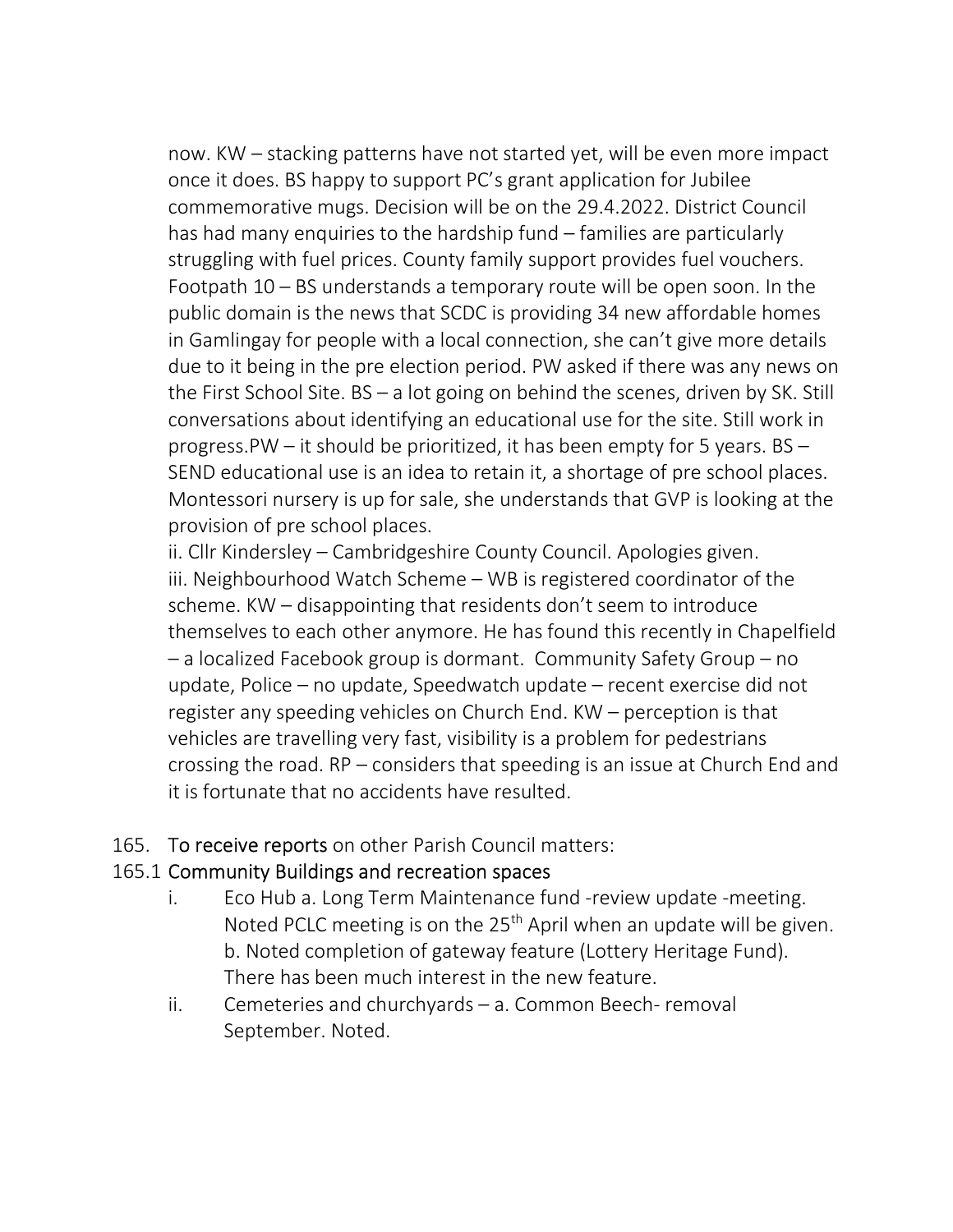b. Pergola replacement St Mary's field- work commenced. Noted B Perry has completed the pergola and it has been much admired. c. Sensory Garden – need for new maintenance arrangements. Noted and thanks to Mrs Gorton for the hard work she has put in over the years. Gardening club has been approached to see if they would be interested in taking the sensory planters on.

- iii. Old Methodist Chapel MCMC meeting to be arranged. Noted. Surveyor has visited to check crack in linoleum (reported by preschool manager). No concerns about underlying floor damage or movement.
- iv. Bowls Club Tree removal and fencing specification. Noted awaiting response from the Bowls club.
- v. Ground works report on progress. Clerk has chased contractor but no response to date.
- vi. New Ponds Initiative- information, funding implications and consideration of suitable sites. Resolved to investigate if Gamlingay is suitable – noted funding is available. Long lane allotments and rear of Chapelfield estate were suggested alongside the Pitt as possible locations. Flooding and heath and safety concerns will need to be addressed.
- vii. Lower Field- management plans- Tiny Forest and wildflower establishment-proposals (Autumn 2022). Resolved to approve the proposals.
- viii. To receive risk assessment reports April. RP checked the closed churchyards and cemeteries, SM the recreation field, HG Millbrook Meadows, WB war memorial – clerk to inspect reports and produce list of works/quotes for consideration at F and GP.

# 165.2 Library – latest. School visits continue.

### 166. Information, communications and consultations

i. Climate Action Group – update, draft minutes. No draft minutes available. New Facebook page will post hints/tips and will also do this through the Gazette and Village Show. A couple more volunteers have come forward.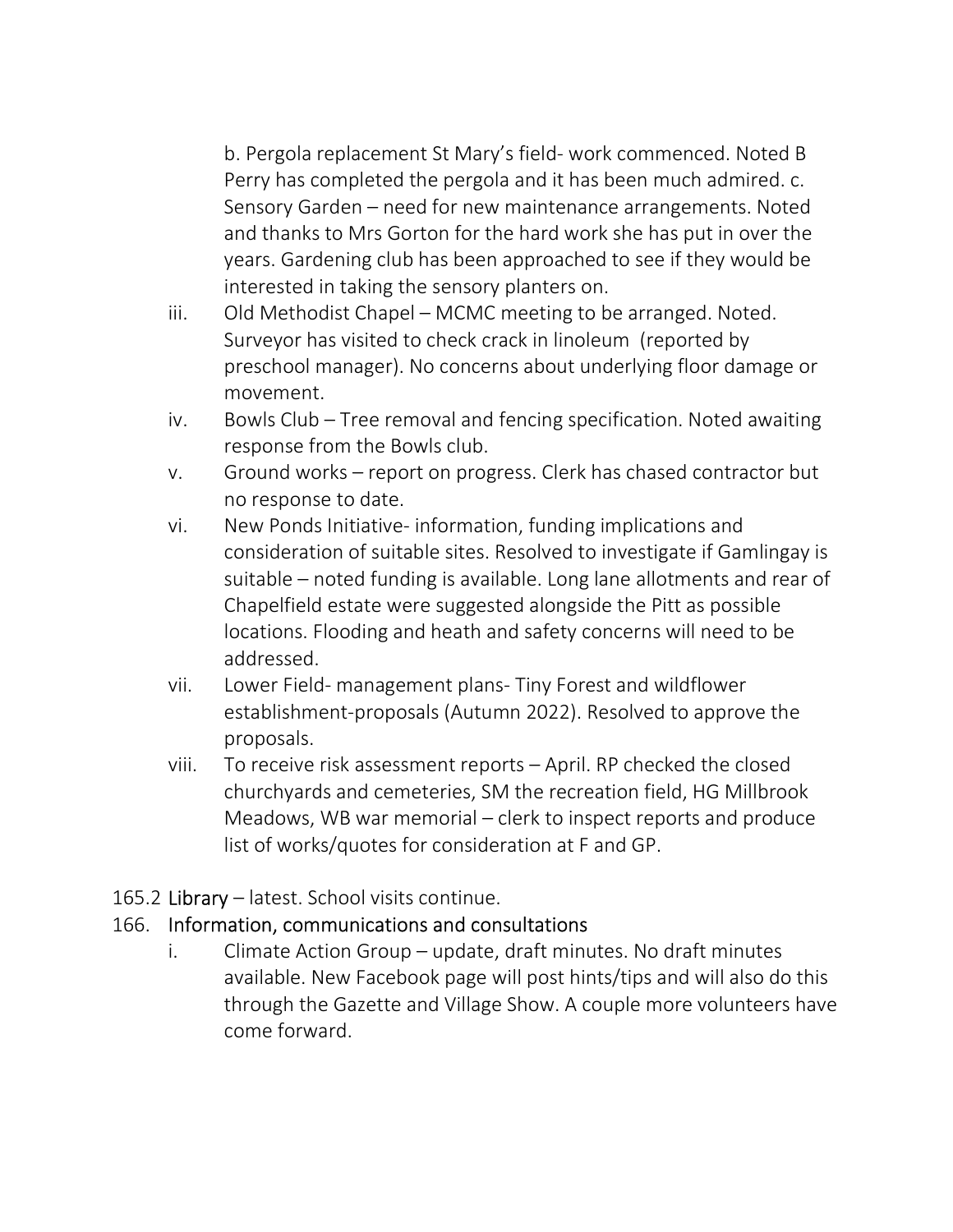- ii. Neighbourhood plan latest. Clerk and NHP secretary KR will meet with SCDC to seek help with updates required by inspector. All meeting minutes are now published on NHP website following one request by a member of the public. Article in May Gazette written by SG.
- iii. NALC- Smaller Councils topics for consideration SM suggested more support for NHP. HG - Planning matters ; Parish Councils could have greater power locally – linking with NH Plans. CS – PC's used to have more influence but now many decisions are delegated to officers, far less are considered at committee level at District Council, although PC's can still request this if they have many concerns about an application.
- iv. Gazette- attendance of clerk at committee meeting as observernoted. Articles for submission – none at present.

### 167. Community news

i. Gamlingay Jubilee Committee Saturday 4<sup>th</sup> June 2022 - update. DH and LN – plans are moving ahead, both for the micro parties for which free packs of ideas will be produced and the main event at the Eco Hub. All acts are now booked. Food vendors and a bar booked. Independent risk assessment being done. Marshalls and volunteers arranged. Instagram account set up to try and engage younger generation. Marketing is ramping up. 12 portaloos have been hired. A quiet space will be provided for those less able or with special needs. Performances will be from 3pm, food from 12pm. LN – it was heartening to see all the local groups come together with a joint vision, great community. HG – well done to the group.

ii. EW Rail- final letter to Grant Shapps noted.

 iii. CAMSAR -correspondence -Ukraine. Noted. No support from GCC/GPC for an extra clothes recycling bin.

iv. ACRE "Listening to Cambridgeshire" online event  $21/26$ <sup>th</sup> April – any volunteers to attend? HG will attend – will let clerks know which session.

### 168. Financial

i. To be approved- payments list -vouchers 313 -324 and 1-8 all approved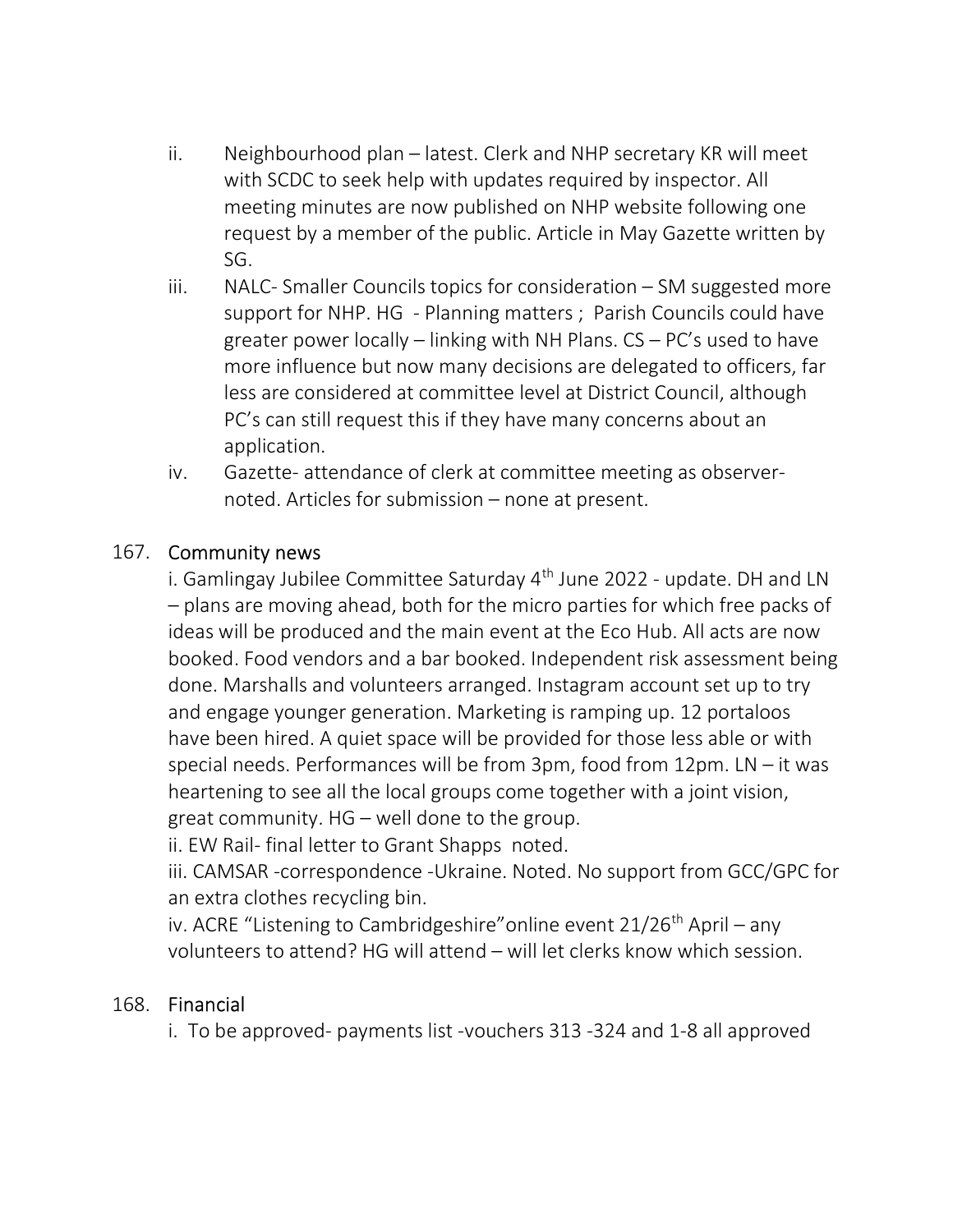ii. Community Chest grant – a) application-Jubilee mugs for children-to note. Noted that grant committee decision date may mean mug delivery will not be in time for actual Jubilee date (presuming application is successful) b) Application for Gym equipment-SF. Resolved to support.

 iii. To note date for submission of Annual Return to external auditor. Noted 30.6.2022. Accounts may be submitted to May meeting for approval. iv. To note drawdown of Forward Gamlingay grant 2021-22 and request 2022-23. Noted. FG! To be asked to apply to Potton Town Council for support as around 30% of children attend from there.

 v. To note cost of return of batteries and to approve alternative supplier of batteries for ALKE electric vehicle. Resolved to approve purchase of batteries from vehicle supplier – noted updated quotation is awaited.

# 169. South Cambridgeshire District Council

- i. Parish Council election-May 2022 latest. Noted 11 Councillors submitted papers by deadline and will be returned unopposed. There will be 4 vacancies that can be filled by co-option after May.
- ii. Planning 5-year housing land supply briefing note. Noted.
- iii. Recycle Day to confirm 2022 date. To be advised.

# 170. Cambridgeshire County Council

- i. Local Highways Initiative fund Mill Hill Footway/cycleway-agreement to proceed (F&GP -204 (vi)) community business support -report. Noted and thanks expressed to Brogan Group and Farm Shop for financial support offered to permit the scheme to proceed.
- ii. Gamlingay Footpath 10 permanent diversion-agree response (F&GP  $207(ii)$ ). Resolved to agree. AF – not happy that footpath 10 is to be rerouted beside the estate road – was previously off road.
- iii. No Mow May-letter seeking support-views/implications for grass cutting contract. Noted contractors have already agreed specifications for this seasons work and it is not possible or fair to make detailed adjustments that reduce or complicate this. County make a donation towards verge cutting that they may try to reduce. AF – if verges are not cut regularly then there will be a problem with visibility and then when the grass is cut, it will be more difficult and more cuttings to deal with. CS – when verges are left they look a mess. HG – GPC has already